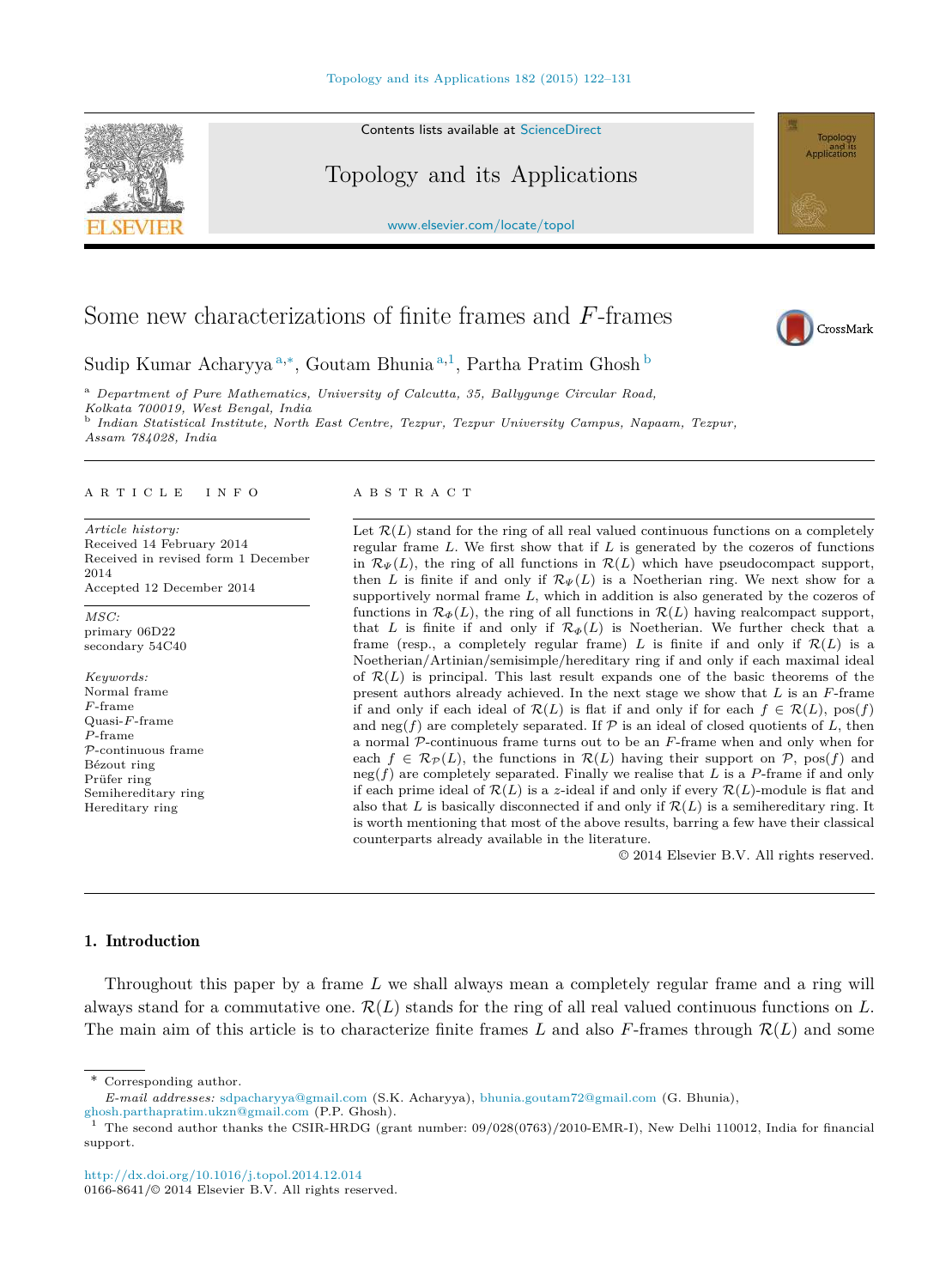of their subrings. The support of an  $f$  in  $\mathcal{R}(L)$  is the closed quotient  $\uparrow$ (coz $(f)$ )<sup>\*</sup>. For any ideal  $\mathcal P$  of closed quotients of *L*, let  $\mathcal{R}_P(L)$  designate the aggregate of all those functions in  $\mathcal{R}(L)$ , whose supports lie in P. Taking  $\mathcal{P} = \Psi$  = the ideal of all closed pseudocompact quotients of L, it was established by Dube [16] that  $\mathcal{R}_{\Psi}(L)$  is an ideal of the ring  $\mathcal{R}(L)$ . We first show in Section 2 that if L is generated by the cozeros of functions lying in  $\mathcal{R}_{\Psi}(L)$ , then *L* is finite if and only if  $\mathcal{R}_{\Psi}(L)$  is a Noetherian ring (Theorem 2.1). The classical counterpart of this result on choosing  $L = \mathcal{O}X =$  the frame of all open subsets of a Tychonoff space X reads as follows: if a space *X* is locally pseudocompact, meaning that each point of *X* has a pseudocompact neighbourhood, then *X* is finite if and only if the ring  $C_{\Psi}(X)$  of all functions in  $C(X)$  with pseudocompact support is Noetherian. This last result has been established recently in [3] by using an entirely different technique. *L* is called *realcompact*, if whenever *I* is a maximal ideal of the cozero part of *L*, i.e., Coz*L* with the property that the join of any countable subset of *I* is not the top element  $(= 1)$  of *L*, then  $\sqrt{I} < 1$  [23]. The set of functions in R(*L*) with realcompact support is in general not an ideal. However if supports of *L* are *C*-quotients, in which case *L* is called *supportively normal*, then  $\mathcal{R}_{\Phi}(L)$  is very much an ideal of  $\mathcal{R}(L)$ , here  $\mathcal{R}_{\Phi}(L)$  stands for the set of all functions in  $\mathcal{R}(L)$ , which have realcompact support [17]. Incidentally we have established in the same Section 2 of this paper that, if in addition such an *L* happens to be generated by the cozeros of functions lying in  $\mathcal{R}_{\Phi}(L)$ , then *L* is finite if and only if  $\mathcal{R}_{\Phi}(L)$  is a Noetherian ring (Theorem 2.2). The authors are not aware of whether the classical counterpart of the last result is already there in the literature. Detailed information about these two rings  $\mathcal{R}_{\Psi}(L)$  and  $\mathcal{R}_{\Phi}(L)$ , introduced by Dube can be found in his papers  $[16]$  and  $[17]$ . Finally in this section we show by using Axiom of Choice  $(AC)$  that, *L* is finite if and only if  $\mathcal{R}(L)$  is a semisimple/hereditary ring if and only if  $\mathcal{R}(L)$  is a Noetherian/Artinian ring if and only if each maximal ideal of  $\mathcal{R}(L)$  is principal (Theorem 2.5). It may be mentioned that the classical counterpart of a portion of this theorem, which specifically says that a space *X* is finite if and only if  $C(X)$  is a hereditary ring is already established by Brookshear (see [9, Theorem 2]). The ring  $\mathcal{R}(L)$ considered as a module over itself, is called *semisimple* if it is a direct sum of simple modules. On the other hand  $\mathcal{R}(L)$  is termed as *hereditary* if every ideal of it is projective [27]. We would like to mention in this context that, the last Theorem 2.5 in this section is an expansion of Theorem 3.11 in our paper [1] by adding some interesting equivalent characterizations of finite frames highlighting a number of module theoretic structural specialities of  $\mathcal{R}(L)$  and its ideals, to the list of equivalences in it. Almost a similar kind of comment can be made in the context of the last theorem viz. Theorem 4.6 of this paper, which says that L is basically disconnected<sup>2</sup> if and only if  $\mathcal{R}(L)$  is semihereditary<sup>3</sup>/coherent and which is surely an augmented version of Theorem 5.1 of our paper [1] quoted in the last sentence.

Section 3 of this paper is entirely devoted to finding out several new characterizations of *F*-frames and one characterization of quasi-*F*-frames. We would like to recall that, *L* is an *F-frame* if the open quotient of each cozero element of it is a  $C^*$ -quotient. *F*-frames were introduced by Ball and Walters-Wayland, who had offered a number of equivalent descriptions of these frames [5]. Incidentally some other characterizations of *F*-frames are given by Dube [12]. *L* is called a *quasi-F-frame*, an entity also introduced by Ball and Walters-Wayland [5], if the open quotient of each dense cozero element of it is a  $C^*$ -quotient. A number of equivalent descriptions of these frames is given by Dube and Matlabyane [14]. We first show that *L* is an *F*-frame if and only if each finitely generated ideal of  $\mathcal{R}(L)$  is flat equivalently each ideal of  $\mathcal{R}(L)$  is flat (Theorem 3.1 and Corollary 3.2). An ideal *I* of  $\mathcal{R}(L)$  is called *flat* if the tensor product  $I \otimes_{\mathcal{R}(L)} -$  is an exact functor, i.e., if

$$
0 \longrightarrow N_1 \xrightarrow{i} N \xrightarrow{p} N_2 \longrightarrow 0
$$

is an exact sequence of  $\mathcal{R}(L)$ -modules, then

A frame *L* is called *basically disconnected* if  $(\cos(f))^* \vee (\cos(f))^*^* = 1$  for each  $f \in \mathcal{R}(L)$ .

 $3 \mathcal{R}(L)$  is called *semihereditary* if every finitely generated ideal of it is projective.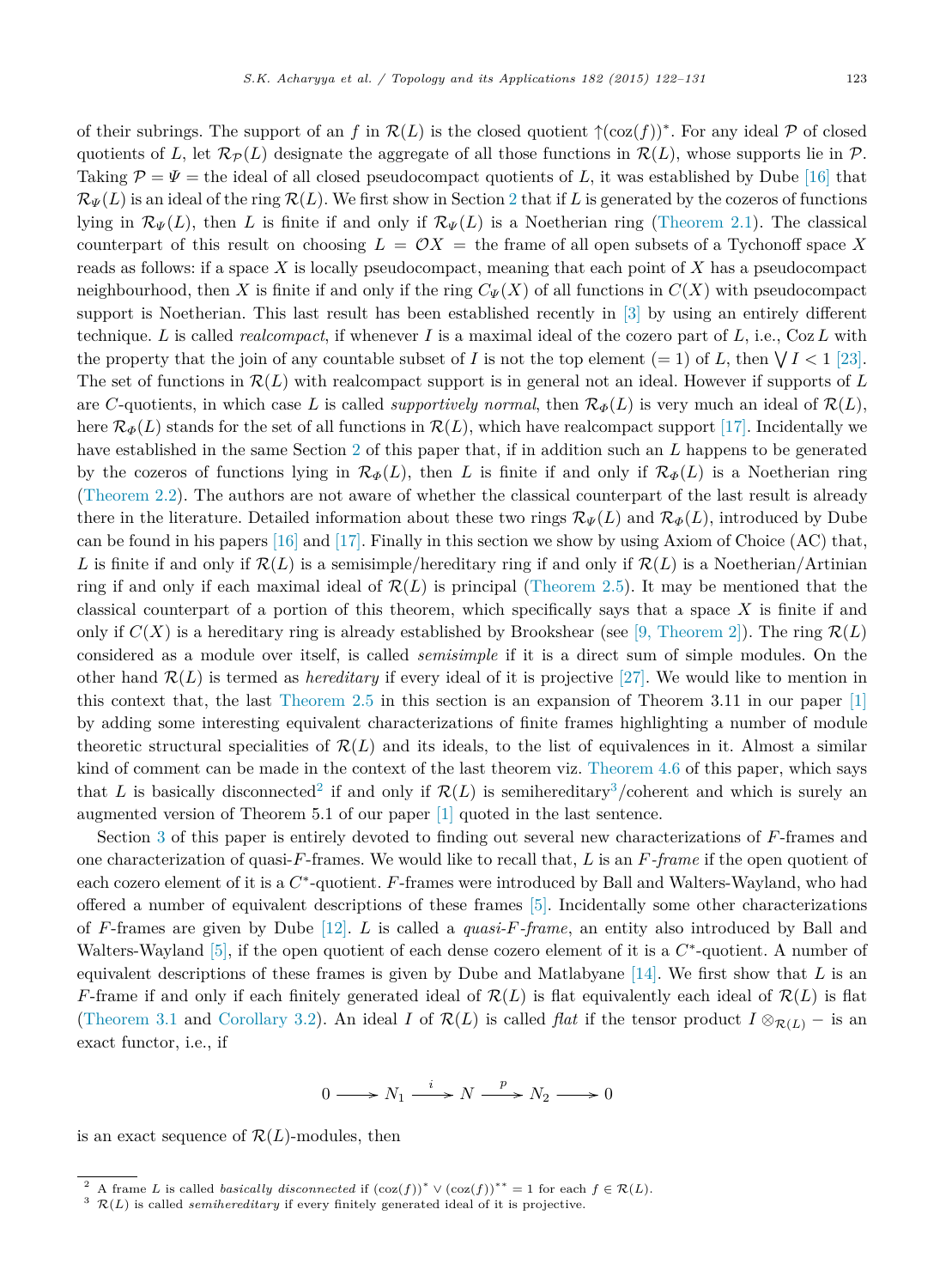$$
0 \longrightarrow M \otimes_{\mathcal{R}(L)} N_1 \xrightarrow{1_M \otimes i} M \otimes_{\mathcal{R}(L)} N \xrightarrow{1_M \otimes p} M \otimes_{\mathcal{R}(L)} N_2 \longrightarrow 0
$$

is an exact sequence of abelian groups. Incidentally a result of ours viz. Corollary 3.2 turns out to be the pointfree extension of the classical result, which says that *X* is an *F*-space if and only if each ideal of  $C(X)$  is flat, and this was established by Neville (see [25, Corollary 1.6]). A well known characterization of *F*-spaces says that, *X* is an *F*-space if and only if each ideal of the lattice ordered ring  $C(X)$  is convex if and only if the positive and negative parts of each function in  $C(X)$  are completely separated (see [19, Theorem 14.25]). We like to mention that in this paper, we have established the pointfree versions of these results too (Theorem 3.5 and Theorem 3.4). For the definition of convexity of ideals see [19, Chapter 5]. We have observed that by imposing an additional condition of normality together with a continuity like condition on *L*, there emerges a seemingly new description of *F*-frames. Indeed if the frame *L* is normal and P-continuous in the sense that  $\{\cos(f) : f \in \mathcal{R}_{\mathcal{P}}(L)\}\$  generates L, then L is an F-frame if and only if for each  $f \in \mathcal{R}_{\mathcal{P}}(L)$ , pos(f) and neg(f) are completely separated (Theorem 3.7). This we feel is the exact pointfree extension of the classical result in  $C(X)$ , recently achieved by Ghosh in [18, Theorem 2.1], see also [2]. Finally in this section, we have proved that a frame L is a quasi-F-frame if and only if  $\mathcal{R}(L)$ is a *Prüfer ring*, meaning that every finitely generated regular ideal *I* of it is *invertible*, i.e., for which  $II^{-1} = \mathcal{R}(L)$ , where  $I^{-1} = \{a \in q(\mathcal{R}(L)) : aI \subseteq \mathcal{R}(L)\}$  and  $q(\mathcal{R}(L))$  is the ring of fractions of  $\mathcal{R}(L)$ .

In the final Section 4 of this article, we have established a few results on P-frames,<sup>4</sup> z-ideals, flatness of  $\mathcal{R}(L)$ -modules and also on basically disconnected frames each of which is of independent interest. Mention may be made of Theorem 4.1 and Theorem 4.3, which combined together tell that *L* is a *P*-frame if and only if every prime ideal of  $\mathcal{R}(L)$  is a *z*-ideal if and only if every  $\mathcal{R}(L)$ -module is flat. We further like to add in this context that the classical counterparts of these two facts are quite well known (see  $[19, 14B(4)]$  and [25, Theorem 1.8]).

For the general theory of frames we refer the reader to  $(20)$  and  $(26)$ ), and for their pointfree function rings we refer the reader to  $([6] \text{ and } [5])$ . For the algebraic terminologies we refer the reader to the books  $(27,21]$  and [10]). Finally we would like to mention that, in this article we have freely used the Boolean Ultrafilter Theorem (BUT), the Axiom of Countable Choice (ACC) and the Axiom of Choice (AC).

# 2. Characterizations of finite frames

**Theorem 2.1.** Let L be a frame with the property that  $\{\cos(f) : f \in \mathcal{R}_{\Psi}(L)\}\$  generates L. Then L is finite *if and only if* R*<sup>Ψ</sup>* (*L*) *is a Noetherian ring.*

**Proof (BUT, ACC).** Dube shows that,  $\mathcal{R}_{\Psi}(L)$  is an ideal of  $\mathcal{R}(L)$  and is equal to  $\mathcal{R}(L)$  if and only if L is pseudocompact [16].

First let *L* be finite. Then  $\mathcal{R}_{\Psi}(L) = \mathcal{R}(L)$  as *L* is pseudocompact and hence  $\mathcal{R}_{\Psi}(L)$  is a Noetherian ring as  $\mathcal{R}(L)$  is Noetherian [1, Theorem 3.11].

Conversely suppose that *L* be infinite. Then if *L* is pseudocompact then again  $\mathcal{R}_{\Psi}(L) = \mathcal{R}(L)$  and hence  $\mathcal{R}_{\Psi}(L)$  is not a Noetherian ring as  $\mathcal{R}(L)$  is not Noetherian [1, Theorem 3.11].

Again if *L* is not pseudocompact then *L* is not compact. Then there is a subset *A* of *L* such that  $\bigvee A = 1$ but for any finite subset *S* of *A*,  $\sqrt{S} \neq 1$ . Let

$$
B = \Big\{ \bigvee S : S \text{ is a finite subset of } A \Big\}.
$$

Then  $A \subseteq B$  and hence *B* is infinite with  $\bigvee B = 1$ , but  $1 \notin B$ .

<sup>&</sup>lt;sup>4</sup> A frame *L* is called a *P*-frame if  $\cos(f) \vee (\cos(f))^* = 1$  for each  $f \in \mathcal{R}(L)$ .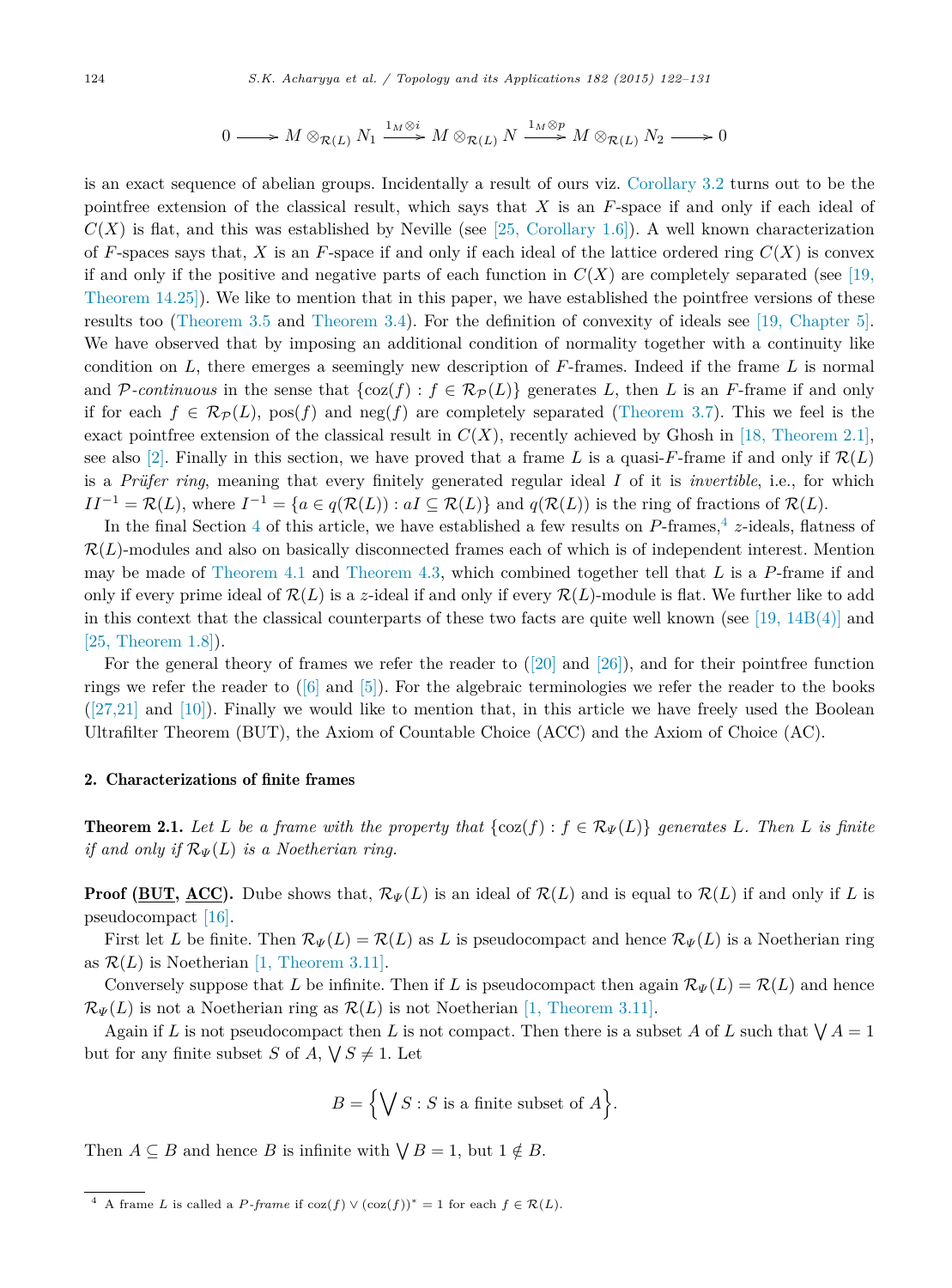Choose  $b_1 \in B$ . Then it will never happen that for each  $b \in B$ ,  $b \leq b_1$ . This means that there is a  $b_0 \in B$ such that  $b_0 \leq b_1$  is not true. Set  $b_2 = b_1 \vee b_0$ , then  $b_2 \in B$  and  $b_1 \nleq b_2$ . A use of Principle of Mathematical Induction then yields a strictly increasing sequence  $\{b_n : n \in \omega_0\}$  of elements of *B*. For each  $n \in \omega_0$ , let  $I_n = \{f \in \mathcal{R}_{\Psi}(L) : \text{coz}(f) \leq b_n\}$ . Then  $I_n$  is an ideal of  $\mathcal{R}_{\Psi}(L)$  and  $I_n \subseteq I_{n+1}$ . Since *L* is generated by  $\{\cos(f) : f \in \mathcal{R}_{\Psi}(L)\},\$  we can write

$$
b_{n+1} = \bigvee \{ \cos(f_{\beta}) : \beta \in \Gamma \},\
$$

for some (set-indexed) family  $(f_\beta)_{\beta \in \Gamma}$  in  $\mathcal{R}_{\Psi}(L)$ . From this we can assert that there is at least one  $f_\beta$  for which coz $(f_\beta) \nleq b_n$ , because otherwise it would yield  $b_{n+1} \leq b_n$ , a contradiction. Therefore  $f_\beta \in I_{n+1}$  but  $f\beta \notin I_n$ . This proves  $I_n \subsetneq I_{n+1}$  for each  $n \in \omega_0$ . Hence  $\mathcal{R}_{\Psi}(L)$  is not a Noetherian ring.  $\Box$ 

**Theorem 2.2.** Let L be a supportively normal frame with the property that  $\{\cos(f) : f \in \mathcal{R}_{\Phi}(L)\}\$  generates L. *Then L is finite if and only if*  $\mathcal{R}_{\Phi}(L)$  *is a Noetherian ring.* 

**Proof (BUT, ACC).** Dube shows for a supportively normal frame *L* that,  $\mathcal{R}_{\phi}(L)$  is an ideal of  $\mathcal{R}(L)$  and equals  $\mathcal{R}(L)$  if and only if *L* is realcompact [17].

A simple adaptation of the proof of Theorem 2.1, can be applied to complete the proof. Indeed if *L* is infinite and not realcompact then *L* is not compact and hence by the same arguments of the last part of the above theorem together with the fact that,  $\{\cos(f) : f \in \mathcal{R}_{\Phi}(L)\}\$  generates  $L, \mathcal{R}_{\Phi}(L)$  is not a Noetherian ring.  $\square$ 

**Lemma 2.3.** For any completely regular frame  $L$ ,  $\mathcal{R}(L)$  is a *J*-semisimple<sup>5</sup> ring.

**Proof.** Let  $\mathcal{M}(\{\mathbf{0}\})$  be the collection of all maximal ideals of  $\mathcal{R}(L)$  containing  $\{\mathbf{0}\}$ . Then  $\mathcal{M}(\{\mathbf{0}\}) = \mathcal{M}$ , where M is the collection of all maximal ideals of  $\mathcal{R}(L)$ . Now Lemma 3.7 of [11] tells us that,  $\bigcap \mathcal{M} = \{f \in L\}$  $\mathcal{R}(L): r_L(\cos(f)) \le r_L(\cos(0)) = \{f \in \mathcal{R}(L): r_L(\cos(f)) = \{0\}\} = \{f \in \mathcal{R}(L): \cos(f) = 0\} = \{0\},\$ here  $r_L: L \to \beta L$  is the right adjoint of the join map  $j_L: \beta L \to L$  and  $\beta L$  is the Stone–Čech compactification of *L* (see [5] for details).  $\square$ 

Remark 2.4. This result has also been established by Dube and Ighedo [15] using the BUT, however the above proof doesn't require this assumption.

Theorem 2.5. *The following statements are equivalent for a frame L:*

- (1) *L is finite.*
- (2) R(*L*) *is a Noetherian ring.*
- (3) R(*L*) *is an Artinian ring.*
- (4)  $\mathcal{R}(L)$  *is a semisimple ring.*
- (5)  $\mathcal{R}(L)$  *is a hereditary ring.*
- (6) *Every maximal ideal of*  $\mathcal{R}(L)$  *is principal.*

**Proof (AC).** (1)  $\Rightarrow$  (6): Let *L* be finite. Then it is a *P*-frame (see [1, Theorem 3.11]) and hence an *F*-frame. So every finitely generated ideal of  $\mathcal{R}(L)$  is principal (see [12, Proposition 3.2]). Also *L* is finite implies  $\mathcal{R}(L)$  is a Noetherian ring (see [1, Theorem 3.11]) and hence every ideal of it is finitely generated (see [27, Corollary 3.16]). Therefore each ideal and hence each maximal ideal of  $\mathcal{R}(L)$  is principal.

 $5 \mathcal{R}(L)$  is called *J*-semisimple if the Jacobson radical, i.e., the intersection of all the maximal ideals of it is the zero ideal.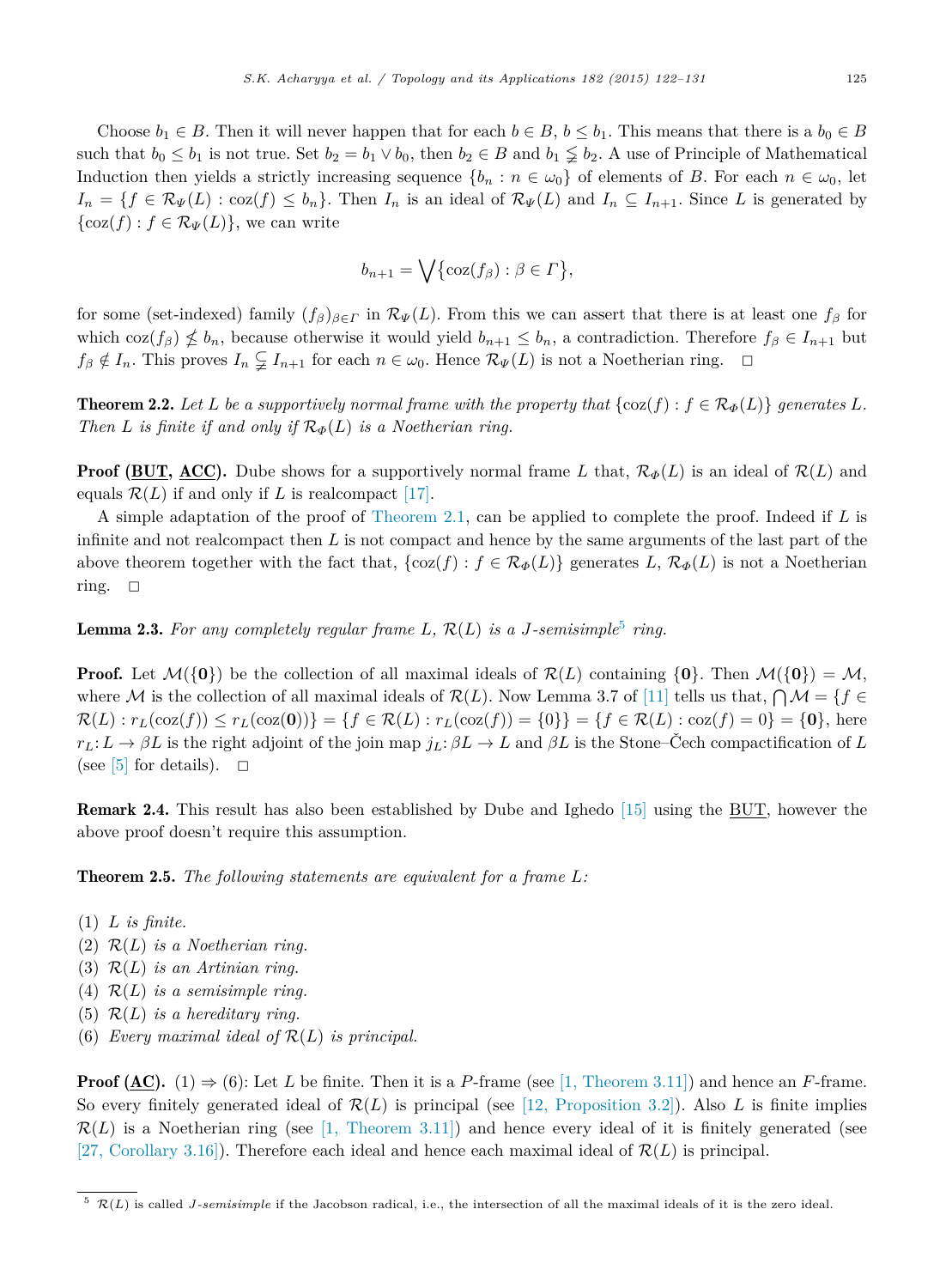$(6) \Rightarrow (1)$ : Let every maximal ideal of  $\mathcal{R}(L)$  be principal. Then they become fixed and hence *L* becomes a compact frame (see [13, Lemma 4.7]). Since *L* is regular, it is a spatial frame and hence it is finite (see  $[19, 4B(2)]$ .

Since every semisimple ring is hereditary (see [27, Example 4.12(i)]) (4)  $\Rightarrow$  (5) follows and (3)  $\Rightarrow$  (4) follows from Theorem 4.14 of [21] and Lemma 2.3 and furthermore the equivalence of the three statements (with the support of BUT) (1), (2) and (3) is established in [1], it suffices to prove the relation (5)  $\Rightarrow$  (2) only. So let  $\mathcal{R}(L)$  be a hereditary ring which means that each ideal of  $\mathcal{R}(L)$  is projective. In particular therefore from Corollary 2 of [22], a prime ideal *P* of  $\mathcal{R}(L)$  has a projective basis  $B = {\phi_{\alpha}, f_{\alpha}}_{\alpha \in \Lambda}$  with  ${f_{\alpha}}_{\alpha \in \Lambda}$  a star finite set. We claim that the family  ${f_\alpha}_{\alpha \in A}$  is finite and therefore every prime ideal of  $\mathcal{R}(L)$  becomes finitely generated and hence  $\mathcal{R}(L)$  turns out to be a Noetherian ring (see [10, Theorem 8.22]). We argue by contradiction; let  ${f_\alpha}_{\alpha\in\Lambda}$  be an infinite set. Then a simple induction together with the star finiteness of the last family yields a countably infinite subfamily  $\{f_i\}_{i\in\mathbb{N}}$  such that  $f_i f_j = \mathbf{0}$ , whenever  $i \neq j$ ,  $i, j \in \mathbb{N}$ . Now by using the complete regularity of *L*, we can pick for each  $i \in \mathbb{N}$ , an  $h_i \in \mathcal{R}(L)$  such that  $\mathbf{0} \leq h_i \leq \frac{1}{2^i}$  and  $0 \neq \cos(h_i) \leq \cos(f_i)$ . Since  $\mathcal{R}(L)$  is uniformly complete (see [5, Theorem 4.1.5]), i.e., every Cauchy sequence in  $\mathcal{R}(L)$  converges uniformly to a limit in  $\mathcal{R}(L)$ , it follows that  $k_1 = \sum_{i=1}^{\infty} h_{2i}$  and  $k_2 = \sum_{i=1}^{\infty} h_{2i-1}$  both belong to  $\mathcal{R}(L)$ . Also from Section 6 of [7],  $\cos(k_1) = \bigvee_{i=1}^{\infty} \cos(h_{2i})$  and  $\cos(k_2) = \bigvee_{i=1}^{\infty} \cos(h_{2i-1})$ . Then  $\cos(k_1 k_2) = \cos(k_1) \wedge \cos(k_2) = (\bigvee_{i=1}^{\infty} \cos(h_{2i})) \wedge (\bigvee_{i=1}^{\infty} \cos(h_{2i-1})) = \bigvee_{i=1}^{\infty} \bigvee_{j=1}^{\infty} (\cos(h_{2i}) \wedge \cos(h_{2j-1})) = 0$ and consequently  $k_1k_2 = \mathbf{0} \in P$ . But it is not hard to prove that neither  $k_1$  nor  $k_2$  belongs to P and this contradicts that *P* is a prime ideal of  $\mathcal{R}(L)$ . We show only that  $k_1 \notin P$ , the fact that  $k_2 \notin P$  can be shown analogously. Indeed if  $k_1 \in P$ , then we can write,  $k_1 = \sum_{i=1}^n \phi_{\alpha_i}(k_1) f_{\alpha_i}$ , for a finite subset  $\{f_{\alpha_1}, f_{\alpha_2}, \ldots, f_{\alpha_n}\}$ of the original family  ${f_\alpha}_{\alpha \in \Lambda}$ . But the last family is star finite, hence there exists an  $i_0 \in \mathbb{N}$  such that  $f_{\alpha_i} f_{2i_0} = \mathbf{0}$  for each  $i = 1, 2, ..., n$ . This yields  $\bigvee_{i=1}^{\infty} \cos(h_{2i}) = \cos k_1 \leq \cos(f_{\alpha_1}) \vee \cos(f_{\alpha_2}) \vee \cdots \vee f_{\alpha_n}$  $\cos(f_{\alpha_n}) \leq (\cos(f_{2i_0}))^*$ , which in turn implies that  $0 = \cos(f_{2i_0}) \wedge \bigvee_{i=1}^{\infty} \cos(h_{2i}) = \bigvee_{i=1}^{\infty} \cos(h_{2i}f_{2i_0})$  and hence  $\cos(h_{2i_0}f_{2i_0}) = 0$ . This relation, in conjunction with the choice  $0 \neq \cos(h_{2i_0}) \leq \cos(f_{2i_0})$  gives rise to the relation  $\cos(h_{2i_0}) = \cos(h_{2i}f_{2i_0}) = 0$  and hence  $h_{2i_0} = \mathbf{0}$ , a contradiction to the initial choice of  $h_i$ 's. This completes the proof.  $\square$ 

### 3. Characterizations of *F*-frames and quasi-*F*-frames

# **Theorem 3.1.**  $L$  is an  $F$ -frame if and only if every finitely generated ideal of  $\mathcal{R}(L)$  is flat.

**Proof.** First suppose that, *L* is an *F*-frame. Let *I* be a finitely generated ideal of  $\mathcal{R}(L)$ . Since *L* is an *F*-frame,  $I = \langle f \rangle$  for some  $f \in \mathcal{R}(L)$  (see [12, Proposition 3.2]). Now it can be easily checked that

$$
0 \longrightarrow K \longrightarrow \mathcal{R}(L) \xrightarrow{\varphi} I \longrightarrow 0
$$

is an exact sequence of  $\mathcal{R}(L)$ -modules, where  $K = \{k \in \mathcal{R}(L) : kf = \mathbf{0}\}\$ and  $\varphi(g) = fg, g \in \mathcal{R}(L)$ . Let *J* be another finitely generated ideal. Then *J* is also principal and so  $J = \langle r \rangle$  for some  $r \in \mathcal{R}(L)$ . We shall show that  $K \cap J = KJ$ . Firstly,  $KJ \subseteq K \cap J$  always, so we must show that  $K \cap J \subseteq KJ$ . Let  $gr \in K$ with  $g \in \mathcal{R}(L)$ . Then  $grf = \mathbf{0}$  and so  $\cos(fg) \wedge \cos(r) = 0$ . Therefore  $\cos(fg)$  and  $\cos(r)$  are disjoint cozero elements of  $L$ , also since  $L$  is an  $F$ -frame, they are completely separated (see [5, Proposition 8.4.10]). Hence there exists  $h \in \mathcal{R}(L)$  such that  $\cos(fg) \wedge \cos(h) = 0$  and  $\cos(r) \wedge \cos(1-h) = 0$ . First equality ensures that,  $gh \in K$  and second ensures that,  $gr = ghr \in KJ$ . Therefore by Proposition 3.60 of [27] and taking care of the fact that  $\mathcal{R}(L)$  is flat as it is free and hence projective and every projective module is flat (see [27]), we can conclude that *I* is flat.

Conversely suppose that, every finitely generated ideal of R(*L*) is flat. To show that *L* is an *F*-frame, it is sufficient to show that disjoint cozero elements of *L* are completely separated (see [5, Proposition 8.4.10]).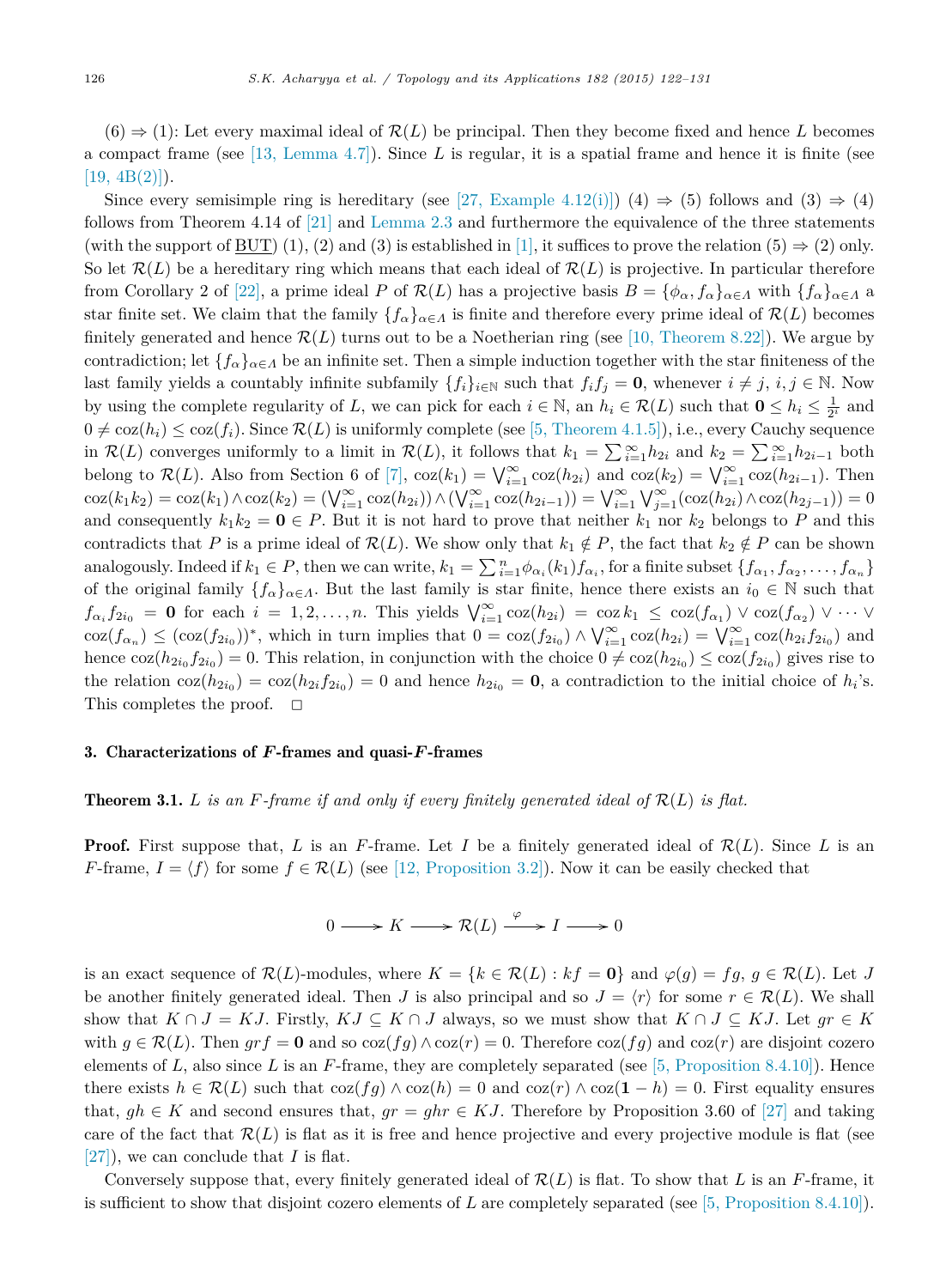Let  $\cos(f) \wedge \cos(r) = 0$  with  $f, r \in \mathcal{R}(L)$ , from which it follows that  $fr = 0$ . Consider the principal ideals  $I = \langle f \rangle$ ,  $J = \langle r \rangle$  and the exact sequence

$$
0 \longrightarrow K \longrightarrow \mathcal{R}(L) \xrightarrow{\varphi} I \longrightarrow 0
$$

of  $\mathcal{R}(L)$ -modules with  $K = \{k \in \mathcal{R}(L) : kf = 0\}$  and  $\varphi(g) = fg, g \in \mathcal{R}(L)$ . Then since *I* and  $\mathcal{R}(L)$  are both flat we have  $K \cap J = KJ$ , by Proposition 3.60 of [27]. Since  $r \in K \cap J$  (as  $rf = 0$ ), it follows that  $r = kr$  for some  $k \in K$ . So  $\cos(f) \wedge \cos(k) = 0$  and  $\cos(r) \wedge \cos(1 - k) = 0$  and hence  $\cos(f)$  and  $\cos(r)$  are completely separated by  $k$ .  $\Box$ 

**Corollary 3.2.** *L is* an  $F$ *-frame if* and only *if* every *ideal* of  $\mathcal{R}(L)$  *is flat.* 

**Proof.** Follows from Proposition 3.48 of [27] and Theorem 3.1.  $\Box$ 

**Lemma 3.3.** Let  $f \in \mathcal{R}(L)$ . Then the ideal  $\langle f, |f| \rangle$  is principal if and only if  $\text{pos}(f)$  and  $\text{neg}(f)$  are completely *separated.*

**Proof.** First suppose that,  $\langle f, |f| \rangle$  is principal and generated by  $d \in \mathcal{R}(L)$ , i.e.,  $\langle f, |f| \rangle = \langle d \rangle$ . Then  $f = gd$ ,  $|f| = hd$  and  $sf + t|f| = d$ , for some  $g, h, s, t \in \mathcal{R}(L)$ . Now  $pos(f) = cos(f^+) = cos(2f^+) = cos(f + |f|) =$  $\cos(g+h) \wedge \cos(d)$  and  $\operatorname{neg}(f) = \cos(f^{-}) = \cos(-f^{-}) = \cos(-2f^{-}) = \cos(f^{-} | f|) = \cos(g^{-} h) \wedge \cos(d)$ . Also  $d = sf + tf|f| = sgd + thd$  implies  $\cos(1 - sq - th) \wedge \cos(d) = 0$ . So  $\cos(f) \wedge (\cos(q - h) \vee \cos(1 - sq - th)) =$ pos(*f*)∧coz(*g*−*h*) = pos(*f*)∧neg(*f*) = 0 and neg(*f*)∧(coz(*g*+*h*)∨coz(**1**−*sg*−*th*)) = neg(*f*)∧coz(*g*+*h*) = neg(*f*)∧pos(*f*) = 0. But coz(*g*−*h*)∨coz(*g*+*h*)∨coz(**1**−*sg*−*th*) = 1. Indeed coz(*g*−*h*)∨coz(*g*+*h*)∨coz(**1**− *sg* − *th*) ≥ coz(2*g*) ∨ coz(2*h*) ∨ coz(1 − *sg* − *th*) ≥ coz(2*sg*) ∨ coz(2*th*) ∨ coz(2 − 2*sg* − 2*th*) ≥ coz(2) = 1. Therefore  $pos(f)$  and  $neg(f)$  are completely separated.

Conversely suppose that,  $pos(f)$  and  $neg(f)$  are completely separated. Then there exists  $g \in \mathcal{R}(L)$  such that  $pos(f) \wedge coz(1-g) = 0$  and  $neg(f) \wedge coz(1+g) = 0$ . So  $f^+ = gf^+$  and  $f^- = -gf^-$  and hence  $f = g|f|$ . Therefore  $\langle f, |f| \rangle = \langle |f| \rangle$ . Hence the theorem is proved.  $\Box$ 

**Theorem 3.4.** For a frame L,  $pos(f)$  and  $neg(f)$  are completely separated, for each  $f \in \mathcal{R}(L)$  if and only if *it is an F-frame.*

**Proof.** First suppose that *L* is an *F*-frame and  $f \in \mathcal{R}(L)$ . Then  $pos(f) \wedge neg(f) = coz(f^+) \wedge coz(f^-)$  $\cos(f^+f^-) = 0$  implies  $\cos(f)$  and  $\operatorname{neg}(f)$  are completely separated (see [5, Proposition 8.4.10]).

Conversely suppose that,  $pos(f)$  and  $neg(f)$  are completely separated for each  $f \in \mathcal{R}(L)$ . To show *L* is an *F*-frame, it is sufficient to show in view of [12, Corollary 3.3 and Proposition 3.4] that,  $O<sup>I</sup>$  =  ${g \in \mathcal{R}(\lambda L) : \text{coz}(g) \in I}$  is a prime ideal of  $\mathcal{R}(\lambda L)$ , for each prime element *I* of  $\beta(\lambda L)$ , where  $\lambda L$ is the Lindelöf coreflection of *L* (see [5] for details). Since  $O^I$  is a *z*-ideal of  $\mathcal{R}(\lambda L)$ , it is sufficient to show that, for any  $f \in \mathcal{R}(\lambda L)$ , there exists  $g \in O^I$  such that  $pos(f) \leq coz(g)$  or  $neg(f) \leq coz(g)$  (see [1, Lemma 4.8]). So let  $f \in \mathcal{R}(\lambda L)$ . Then by hypothesis  $pos(\lambda_L \circ f)$  and  $neg(\lambda_L \circ f)$  are completely separated and hence there exist  $k, l \in \mathcal{R}(L)$  such that,  $pos(\lambda_L \circ f) \wedge coz(k) = 0 = neg(\lambda_L \circ f) \wedge coz(l)$ and  $\cos(k) \vee \cos(l) = 1$ , here  $\lambda_L: \lambda L \to L$  is the coreflection map. Now since L is a C-quotient of  $\lambda L$ (see [5, Corollary 8.2.13]), we must have  $\bar{k}, \bar{l} \in \mathcal{R}(\lambda L)$  such that,  $k = \lambda_L \circ \bar{k}$  and  $l = \lambda_L \circ \bar{l}$ . So 0 =  $pos(\lambda_L \circ f) \wedge coz(k) = \lambda_L (pos(f)) \wedge \lambda_L (coz(k)) = \lambda_L (pos(f) \wedge coz(k))$  implies  $pos(f) \wedge coz(k) = 0$ , as  $\lambda_L$  is dense. Similarly  $\text{neg}(f) \wedge \text{coz}(\overline{l}) = 0$  and  $1 = \text{coz}(k) \vee \text{coz}(l) = \lambda_L(\text{coz}(\overline{k}) \vee \text{coz}(\overline{l}))$  implies  $\text{coz}(k) \vee \text{coz}(l) = 1$ , as  $\lambda_L$  is coz-codense (see [5, Theorem 8.2.12]). So pos(*f*) and neg(*f*) are completely separated in  $\lambda L$  and hence  $(\text{pos}(f))^* \vee (\text{neg}(f))^* = 1$ . Therefore  $r_{\lambda L}((\text{pos}(f))^*) \vee (\text{neg}(f))^*) = r_{\lambda L}((\text{pos}(f))^*) \vee r_{\lambda L}((\text{neg}(f))^*) = \lambda L$  (see  $[4, \text{ Lemma 3.1}]\)$  and hence  $r_{\lambda L}((\text{pos}(f))^*) \nsubseteq I$  or  $r_{\lambda L}((\text{neg}(f))^*) \nsubseteq I$ , as *I* is prime. If  $r_{\lambda L}((\text{pos}(f))^*) \nsubseteq I$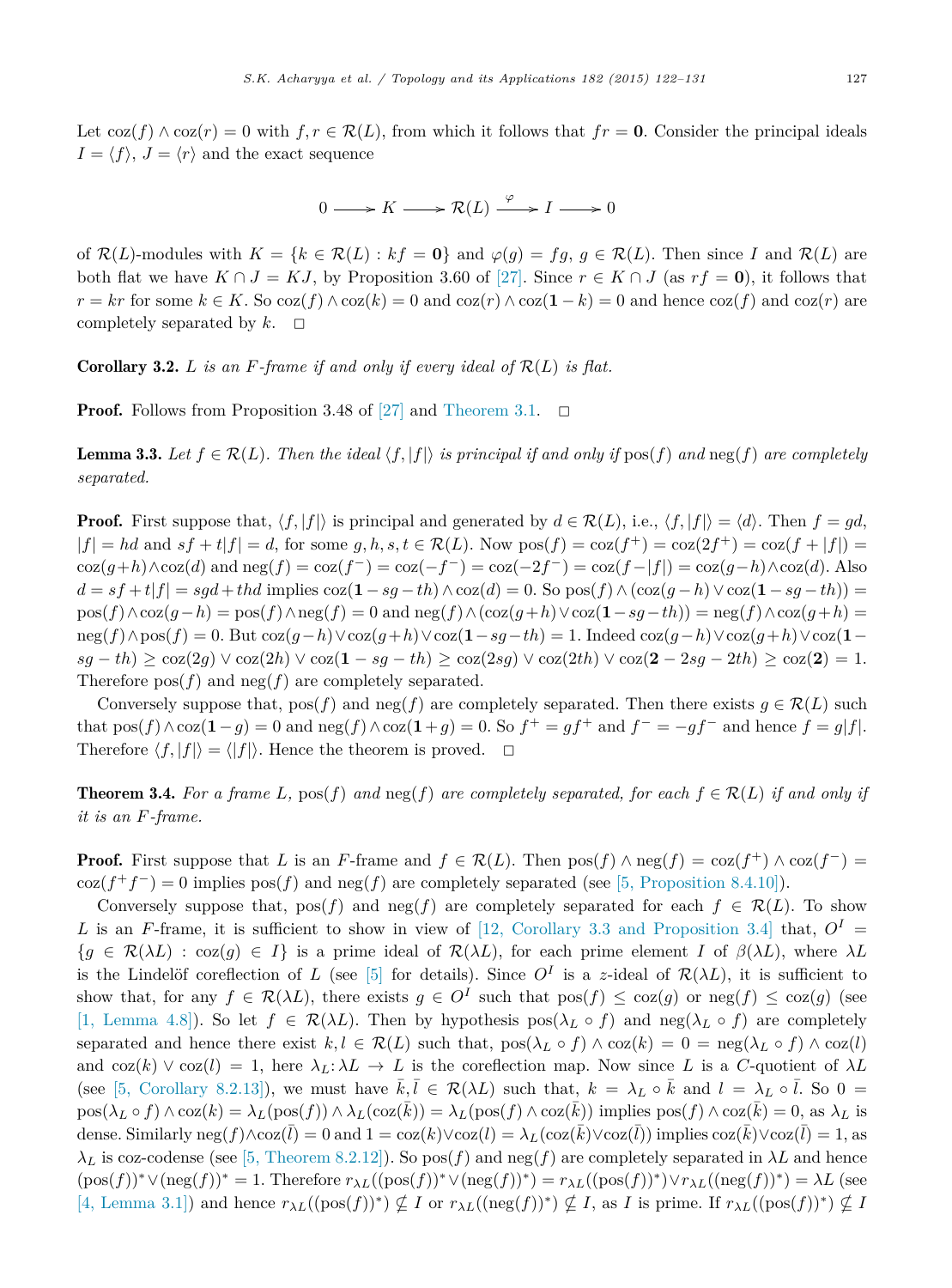then  $r_{\lambda L}((\text{pos}(f))^*) \vee I = \lambda L$ , as *I* is a maximal element of  $\beta(\lambda L)$  and so there exists  $x \in \lambda L$  with *x* ≺  $\prec$  (pos(*f*))<sup>\*</sup> and *y* ∈ *I* such that *x* ∨ *y* = 1. But *y* ∈ *I* implies *y* ≤ coz(*g*) ∈ *I* with *g* ∈ R( $\lambda L$ ). So  $x \vee \text{coz}(g) = 1$  and  $\text{pos}(f) \leq (\text{pos}(f))^{**} \leq x^* \leq \text{coz}(g)$  with  $g \in O^I$ .  $\Box$ 

**Theorem 3.5.** For any frame L, every ideal of  $\mathcal{R}(L)$  is convex if and only if it is an F-frame.

**Proof.** Since  $\mathcal{R}(L)$  is a semiprime *f*-ring with bounded inversion property (see [6, Proposition 11]), we have from Theorem 1 of [24] that, every ideal of  $\mathcal{R}(L)$  is convex if and only if it is a Bézout ring.<sup>6</sup> Also Proposition 3.2 of  $[12]$  tells that, *L* is an *F*-frame if and only if  $\mathcal{R}(L)$  is a Bézout ring. Thus we get the required result.  $\square$ 

From Lemma 3.3, Theorem 3.4 and Theorem 3.5 we get the following result.

Theorem 3.6. *The following statements are equivalent for any frame L:*

- (1) *L is an F-frame.*
- (2)  $\text{pos}(f)$  *and*  $\text{neg}(f)$  *are completely separated, for each*  $f \in \mathcal{R}(L)$ *.*
- (3)  $\langle f, |f| \rangle$  *is a principal ideal of*  $\mathcal{R}(L)$ *, for each*  $f \in \mathcal{R}(L)$ *.*
- (4) *Every ideal* of  $\mathcal{R}(L)$  *is convex.*

**Theorem 3.7.** Let L be a normal, P-continuous frame. Then L is an F-frame if and only if  $pos(f)$  and  $\text{neg}(f)$  *are completely separated, for each*  $f \in \mathcal{R}_{\mathcal{P}}(L)$ *.* 

**Proof.** If *L* is an *F*-frame then by Theorem 3.4,  $pos(f)$  and  $neg(f)$  are completely separated, for each  $f \in \mathcal{R}(L)$  and hence  $pos(f)$  and  $neg(f)$  are completely separated, for each  $f \in \mathcal{R}_{\mathcal{P}}(L)$  as  $\mathcal{R}_{\mathcal{P}}(L) \subseteq \mathcal{R}(L)$ .

Conversely suppose that, *L* is not an *F*-frame. Then again by Theorem 3.4, there exists  $f \in \mathcal{R}(L)$  such that pos(*f*) and neg(*f*) are not completely separated. We claim that,  $(\text{pos}(f))^* \vee (\text{neg}(f))^* \neq 1$ . Indeed otherwise by normality of *L*, there exists  $g \in \mathcal{R}(L)$  such that  $\cos(q) \leq (\cos(f))^*$  and  $\cos(1-q) \leq (\log(f))^*$ (see [5, Proposition 8.3.1]), which implies  $pos(f)$  and  $neg(f)$  are completely separated, a contradiction. So  $(\text{pos}(f))^* \vee (\text{neg}(f))^* \neq 1$  and hence there exists  $h \in \mathcal{R}_{\mathcal{P}}(L)$  such that  $\text{coz}(h) \nleq (\text{pos}(f))^* \vee (\text{neg}(f))^*$ , as *L* is P-continuous ensures that  $\mathcal{R}_{\mathcal{P}}(L)$  is a free ideal<sup>7</sup> of  $\mathcal{R}(L)$  (see [1, Theorem 4.11]). We assert that pos( $f|h|$ ) and neg( $f|h|$ ) are not completely separated. Otherwise  $(\text{pos}(f|h|))^* \vee (\text{neg}(f|h|))^* = 1$ . So coz( $h$ ) =  $\cos(|h|) = \cos(|h|) \wedge ((\cos(f|h|))^*) \vee (\operatorname{neg}(f|h|))^*) = (\cos(|h|) \wedge (\cos(f|h|))^*) \vee (\cos(|h|) \wedge (\operatorname{neg}(f|h|))^*)$ . Now  $\cos(|h|) \wedge \cos(f) \wedge (\cos(f|h|))^* = \cos(|h|f^+) \wedge (\cos(f|h|))^* = \cos((|h|f)^+) \wedge (\cos((|h|f)^+))^* = 0$  and hence,  $(\cos(|h|) \wedge (\cos(f|h|))^*) \leq (\cos(f))^*$ , similarly we can show that  $(\cos(|h|) \wedge (\log(f|h|))^*) \leq (\log(f))^*$ . Therefore  $\cos(h) \leq (\cos(f))^* \vee (\text{neg}(f))^*$ , a contradiction. So we have that  $\cos(f|h|)$  and  $\text{neg}(f|h|)$  are not completely separated, but since  $h \in \mathcal{R}_{\mathcal{P}}(L)$  and  $\cos(h) = \cos(|h|)$  we also have that  $f|h| \in \mathcal{R}_{\mathcal{P}}(L)$ , which provides another contradiction. Hence the theorem is proved.  $\Box$ 

The following are simple corollaries of the preceding theorem, taking for  $P$  the ideal K, resp.  $\mathcal L$  of all compact, resp. Lindelöf, closed quotients of *L*. We like to mention in view of [1, Theorem 4.2], that K-continuous means continuous.

**Corollary 3.8.** For a normal continuous frame L, it is an F-frame if and only if  $pos(f)$  and  $neg(f)$  are *completely separated, for each*  $f \in \mathcal{R}_{\mathcal{K}}(L)$ *.* 

<sup>6</sup> A ring *R* is called a *Bézout ring* if every finitely generated ideal of it is principal.

<sup>&</sup>lt;sup>7</sup> An ideal *I* of  $\mathcal{R}(L)$  is called *free* if  $\sqrt{\cos(f)} : f \in I$  = 1.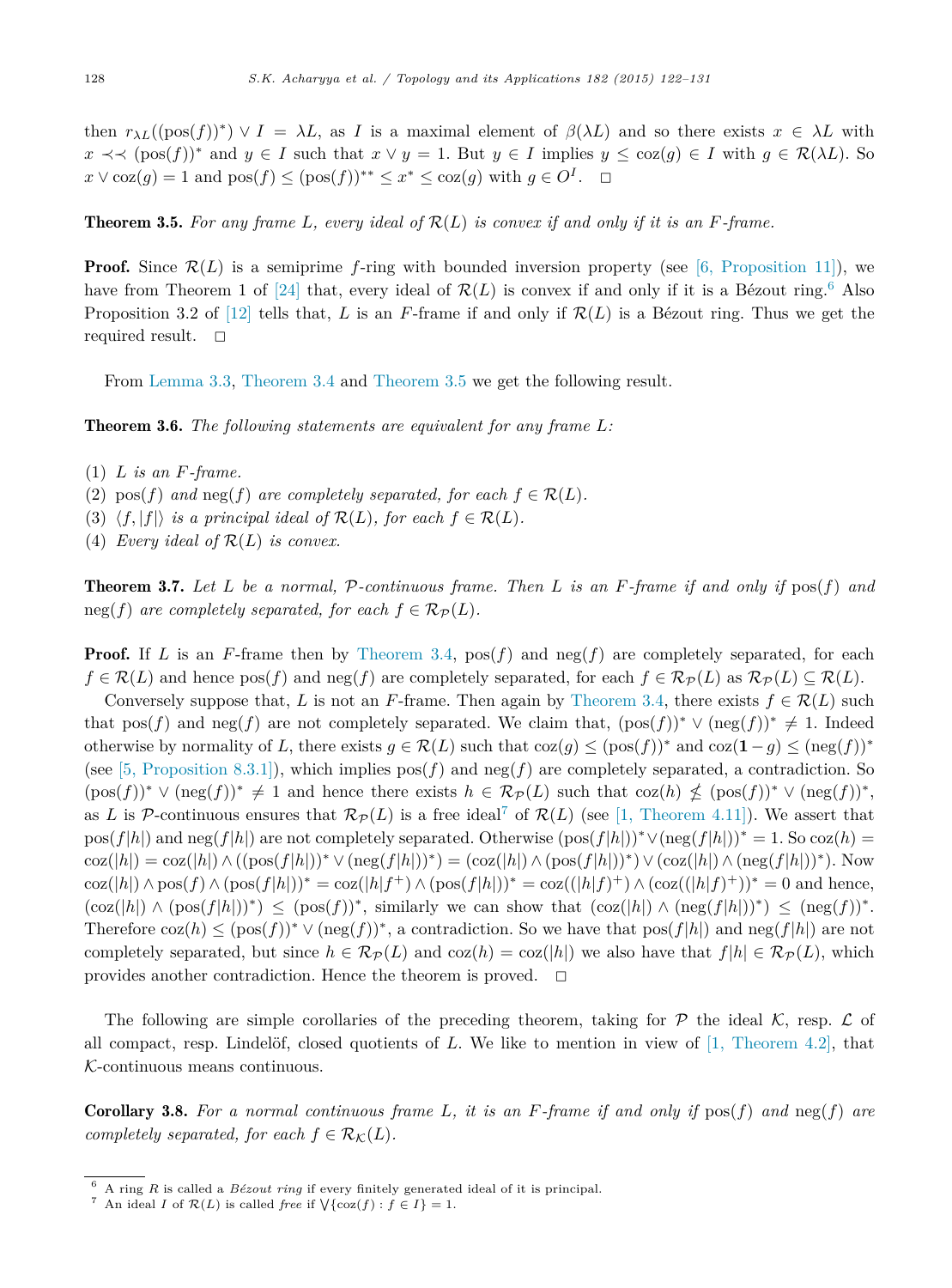**Corollary 3.9.** For a normal L-continuous frame L, it is an F-frame if and only if  $\text{pos}(f)$  and  $\text{neg}(f)$  are *completely separated, for each*  $f \in \mathcal{R}_\mathcal{L}(L)$ *.* 

**Theorem 3.10.** Let L be a normal P-continuous frame. Then it is an F-frame if  $\mathcal{R}_{\mathcal{P}}(L)$  is a Bézout ring.

**Proof.** Let  $\mathcal{R}_{\mathcal{P}}(L)$  be a Bézout ring and  $f \in \mathcal{R}_{\mathcal{P}}(L)$ . Then  $\langle f, |f| \rangle = \langle g \rangle$ , for some  $g \in \mathcal{R}_{\mathcal{P}}(L)$  (here  $\langle , \rangle$ ) denotes the ideal generation in  $\mathcal{R}_{\mathcal{P}}(L)$ ). Now if we adopt the same technique as in Lemma 3.3, we get pos(f) and  $\text{neg}(f)$  are completely separated and hence by Theorem 3.4, *L* is an *F*-frame.  $\Box$ 

Remark 3.11. We don't know whether the converse part of the above theorem is true or not. But the converse part is true for continuous frames (not necessarily normal), i.e., if a continuous frame *L* is an *F*-frame then  $\mathcal{R}_{\mathcal{K}}(L)$  is a Bézout ring. Indeed for a continuous frame L,  $\mathcal{R}_{\mathcal{K}}(L)$  is a free ideal (see [13, Corollary 4.14]) and  $\mathcal{B}$  hence a pure ideal<sup>8</sup> (see [13, Proposition 4.18]) of  $\mathcal{R}(L)$ . Let  $\langle f_1, f_2, \ldots, f_n \rangle_{\mathcal{R}_{\mathcal{K}}(L)}$  be a finitely generated ideal  $\inf \mathcal{R}_{\mathcal{K}}(L)$ . Since *L* is an *F*-frame,  $\langle f_1, f_2, \ldots, f_n \rangle_{\mathcal{R}(L)} = \langle f \rangle_{\mathcal{R}(L)}$  for some  $f \in \mathcal{R}(L)$  (see [12, Proposition 3.2]). Then  $f, f_i \in \mathcal{R}_{\mathcal{K}}(L), i = 1, 2, ..., n, n \in \mathbb{N}$  and since it is pure,  $f = fk$  and  $f_i = f_ik_i$  for some  $k, k_i \in \mathcal{R}_{\mathcal{K}}(L)$ ,  $i = 1, 2, \ldots, n$ . Now it can be easily checked that  $\langle f_1, f_2, \ldots, f_n \rangle_{\mathcal{R}_{\mathcal{K}}(L)} = \langle f \rangle_{\mathcal{R}_{\mathcal{K}}(L)}$ .

Theorem 3.12. *The following statements are equivalent for any frame L:*

- $(1)$  *L is a quasi-F*-frame.
- (2)  $\mathcal{R}(L)$  *is a Prüfer ring.*
- (3) R<sup>∗</sup> (*L*) *is a Prüfer ring.*

**Proof.** (1)  $\Leftrightarrow$  (2): Since *L* is a quasi-*F*-frame if and only if  $\mathcal{R}(L)$  is a quasi-Bézout ring (see [14, Proposition 3.14) if and only if  $\mathcal{R}(L)$  is a Prüfer ring (see [24, Theorem 2]), as it is a semiprime *f*-ring with bounded inversion property (see [6, Proposition 11]).

(1)  $\Leftrightarrow$  (3): Since *L* is a quasi-*F*-frame if and only if  $\beta L$  is a quasi-*F*-frame (see [14, Proposition 3.6]) if and only if  $\mathcal{R}(\beta L)$  is a Prüfer ring if and only if  $\mathcal{R}^*(L)$  is a Prüfer ring as  $\mathcal{R}(\beta L) \cong \mathcal{R}^*(L)$ .  $\Box$ 

## 4. Characterizations of *P* -frames and basically disconnected frames

**Theorem 4.1.**  $L$  is a  $P$ -frame if and only if each prime ideal of  $\mathcal{R}(L)$  is a  $z$ -ideal.

**Proof.** If L is a P-frame then each ideal and hence each prime ideal of  $\mathcal{R}(L)$  is a z-ideal (see [11, Proposition 3.9]).

Conversely, if L is not a P-frame then there is non-maximal prime ideal P of  $\mathcal{R}(L)$  (see [11, Proposition 3.9]). Let *M* be the unique maximal ideal containing *P*, then there is an upper ideal *U* in between *P* and *M* (see [1, Theorem 3.7]). Therefore we get a prime ideal *U* of  $\mathcal{R}(L)$  which is not a *z*-ideal, as it is an upper ideal (see [1, Theorem 3.6]). Hence the theorem is proved.  $\Box$ 

Remark 4.2. The 'if'-part of the above theorem was also established by Dube and Ighedo without using the upper ideals of  $\mathcal{R}(L)$ , and this we have come to learn from a personal communication.

**Theorem 4.3.** *L is a P*-frame *if* and only *if* every  $\mathcal{R}(L)$ -module *is flat.* 

**Proof.** Since we know that, *L* is a *P*-frame if and only if  $\mathcal{R}(L)$  is a von Neumann regular ring (see [11, Proposition 3.9), the theorem follows from Theorem 4.9 of  $|27|$ .  $\Box$ 

<sup>&</sup>lt;sup>8</sup> An ideal *I* of  $\mathcal{R}(L)$  is called *pure* if  $f \in I$  implies  $f = fg$  for some  $g \in I$ .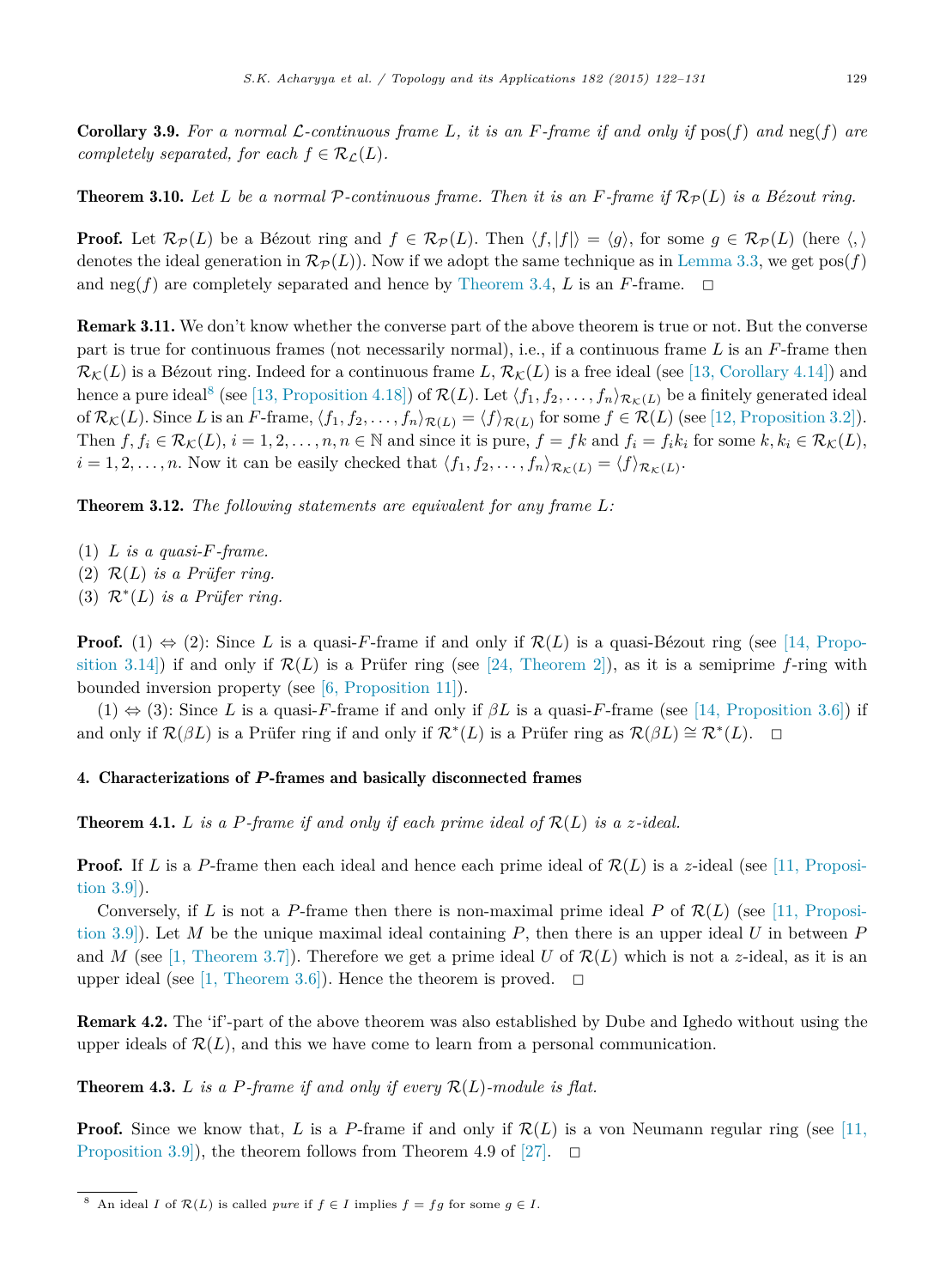**Theorem 4.4.** Let I be a z-ideal of  $\mathcal{R}(L)$ . Then  $\mathcal{R}(L)/I$  is a totally ordered ring if and only if I is prime *ideal of*  $\mathcal{R}(L)$ *.* 

**Proof.** Let  $\mathcal{R}(L)/I$  be a totally ordered ring. To show *I* is prime, it is sufficient to show that, for any *f* ∈  $\mathcal{R}(L)$ , there is a cozero element  $a \in \text{Coz}[I]$  such that,  $f(-,0) \le a$  or  $f(0,-) \le a$  (see [1, Lemma 4.8]). So let  $f \in \mathcal{R}(L)$ , and hence by hypothesis,  $I(f) \geq 0$  or  $I(f) \leq 0$ , where  $I(f)$  is the residue class of *f* in the residue class ring  $\mathcal{R}(L)/I$ . Therefore, if  $I(f) \geq 0$  then there exists  $g \geq 0$  in  $\mathcal{R}(L)$  such that  $f - g \in I$ . Now,  $f - g \le f$  as  $g \ge 0$ , implies  $f(-, 0) \le (f - g)(-, 0) \le \cos(f - g) = a \in \text{Coz}[I]$ . If  $I(f) \le 0$ , then the other possibility holds. The converse implication trivially holds (see  $[1]$ , the explanations preceding Lemma 3.3).  $\Box$ 

**Corollary 4.5.** Let L be a P-frame. Then for any ideal I of  $\mathcal{R}(L)$ ,  $\mathcal{R}(L)/I$  is a totally ordered ring if and *only if I is maximal ideal of*  $\mathcal{R}(L)$ *.* 

**Proof.** Since L is a P-frame, every ideal of  $\mathcal{R}(L)$  is a z-ideal and every prime ideal of it is maximal [11, Proposition 3.9]. So the result follows from the above theorem.  $\Box$ 

Theorem 4.6. *The following statements are equivalent for a frame L:*

- (1) *L is basically disconnected.*
- $(2)$   $\mathcal{R}(L)$  *is a semihereditary ring.*
- (3)  $\mathcal{R}(L)$  *is a coherent ring.*

**Proof.** Since the equivalence of (1) and (3) is already established in our paper (see [1, Theorem 5.1]) and every semihereditary ring is well-known to be coherent also [27], it suffices to establish the relation  $(1) \Rightarrow (2)$ only. So let L be basically disconnected and I be a finitely generated ideal of  $\mathcal{R}(L)$ . We have to prove that *I* is projective. Since every basically disconnected frame is an *F*-frame (see [5, page 60]) and every finitely generated ideal of  $\mathcal{R}(L)$  for an *F*-frame *L* is principal (see [12, Proposition 3.2]), there exists  $f \in \mathcal{R}(L)$ such that  $I = \langle f \rangle$ , and  $(\cos(f))^*$  is complemented as L is basically disconnected. Then the characteristic function  $\chi_{(\cos(f))^*}$  of  $(\cos(f))^*$  is in  $\mathcal{R}(L)$  and  $\cos(\chi_{(\cos(f))^*}) = (\cos(f))^*$  (see [8, Example 2]). Also since disjoint cozero elements of an *F*-frame are completely separated (see [5, Proposition 8.4.10]), there exists  $k \in \mathcal{R}(L)$  such that,  $\cos(f) \wedge \cos(1 - k) = 0 = (\cos(f))^* \wedge \cos(k)$ . Define  $\varphi_1 : I \to \mathcal{R}(L)$  by  $\varphi_1(gf) = gk$ , for all  $g \in \mathcal{R}(L)$ . Then  $\varphi_1$  is well defined: indeed if  $gf = hf$  with  $g, h \in \mathcal{R}(L)$  then  $\cos(g - h) \leq (\cos(f))^*$ , which implies  $\cos(q - h) \wedge \cos(k) \leq \cos(k) \wedge (\cos(f))^* = 0$  and so  $gk = hk$ . Now clearly,  $\varphi_1$  is a module homomorphism and  $\varphi_1(gf)f = gkf = gf$  (as  $f(1-k) = 0$ ), for all  $g \in \mathcal{R}(L)$ . Therefore  $\{a_1 = f, \varphi_1\}$  is a projective basis for  $I$  and hence  $I$  is projective.  $\Box$ 

#### Acknowledgements

The authors thankfully acknowledge Professor T. Dube for his many helpful comments for preparation of this paper. The authors also take pleasure in expressing their gratitude to the referee who has offered numerous suggestions towards a substantial improvement of the original version of this paper.

# References

- [1] S.K. Acharyya, G. Bhunia, P.P. Ghosh, Finite frames, *P*-frames and basically disconnected frames, Algebra Univers. 72 (3) (2014) 209–224.
- [2] S.K. Acharyya, S.K. Ghosh, Functions in *C*(*X*) with support lying on a class of subsets of *X*, Topol. Proc. 35 (2010) 127–148.